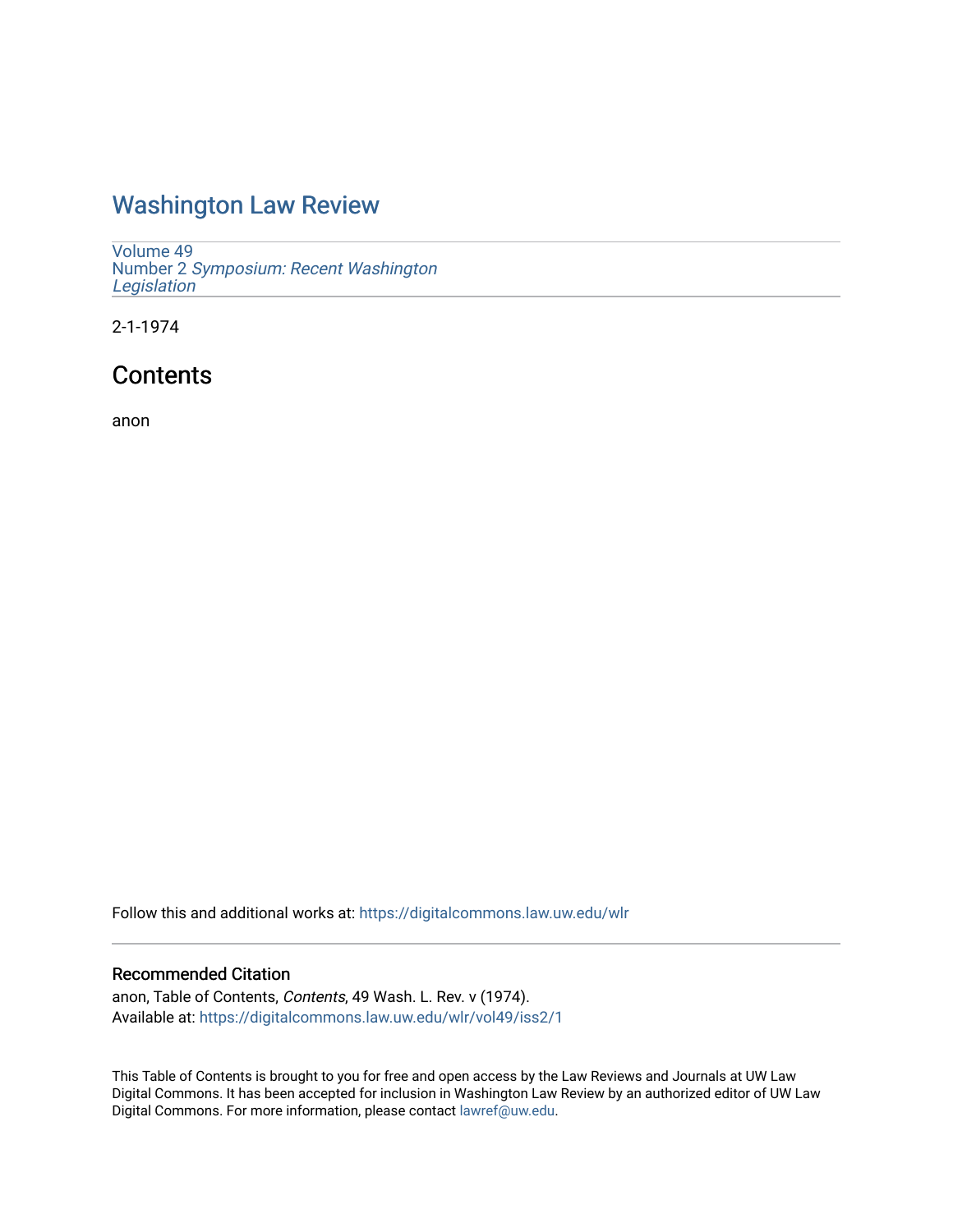# **WASHINGTON LAW REVIEW**

VOLUME 49, NUMBER 2, FEBRUARY, 1974 UNIVERSITY OF WASHINGTON SCHOOL OF LAW

### **CONTENTS**

| Symposium:<br><b>Recent Washington Legislation</b>                                                               |                        |     |
|------------------------------------------------------------------------------------------------------------------|------------------------|-----|
| Introduction<br>August P. Mardesich and Leonard A. Sawyer                                                        |                        | 287 |
| The Law Between Landlord and Tenant<br>in Washington: Part I                                                     | William B. Stoebuck    | 291 |
| The Dissolution Act of 1973: From<br><b>Status to Contract?</b>                                                  | Luvern V. Rieke        | 375 |
| The Washington Shoreline Management Act<br>of 1971                                                               | <b>Geoffrey Crooks</b> | 423 |
| The Environmental Coordination Procedures<br>Act of 1973<br>Charles E. Corker and Richard W. Elliott             |                        | 463 |
| The State Environmental Policy Act of 1971 and Its 1973<br>Amendments<br>Charles B. Roe, Jr. and Charles W. Lean |                        | 509 |
| <b>Crime Compensation</b>                                                                                        | <b>Richard Cosway</b>  | 551 |
| <b>Implementing Washington's ERA: Problems</b><br>with Wholesale Legislative Revision                            | Linda H. Dybwad        | 571 |
| The Partial Veto Power: Legislation by<br>the Governor                                                           | Timothy P. Burke       | 603 |
| <b>Progress in Involuntary Commitment</b>                                                                        |                        | 617 |
| The Illegitimate Children and Parental Rights Act                                                                |                        | 647 |
| Mechanics' Liens: The "Stop Notice" Comes to Washington                                                          |                        | 685 |
| Comparative Negligence                                                                                           |                        | 705 |